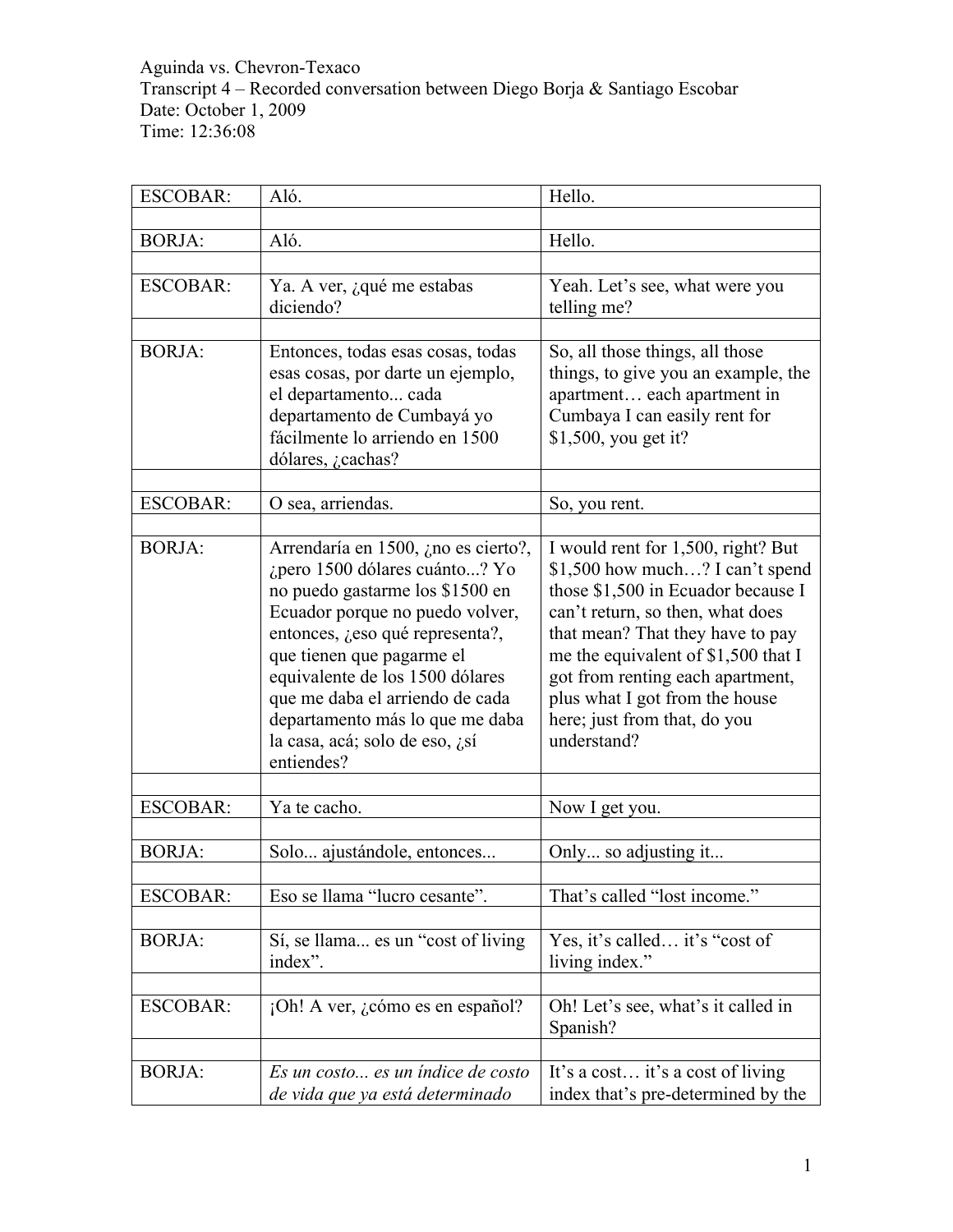Transcript 4 – Recorded conversation between Diego Borja & Santiago Escobar Date: October 1, 2009

|                 | por el Banco Mundial y todo eso.<br>Por ejemplo, cada ciudad tiene un<br>índice de costo de vida porque<br>[Simultaneous to other speech]                                                                                                                                                                                                                                                                                                                                     | World Bank and all that. For<br>example, every city has a cost of<br>living index because<br>Simultaneous to other speech]                                                                                                                                                                                                                                                                                                                                                                               |
|-----------------|-------------------------------------------------------------------------------------------------------------------------------------------------------------------------------------------------------------------------------------------------------------------------------------------------------------------------------------------------------------------------------------------------------------------------------------------------------------------------------|----------------------------------------------------------------------------------------------------------------------------------------------------------------------------------------------------------------------------------------------------------------------------------------------------------------------------------------------------------------------------------------------------------------------------------------------------------------------------------------------------------|
| <b>ESCOBAR:</b> | El equivalente. O sea, vos está<br>usando el factor "Big Mac".                                                                                                                                                                                                                                                                                                                                                                                                                | The equivalent. In other words,<br>you are using the "Big Mac"<br>factor.                                                                                                                                                                                                                                                                                                                                                                                                                                |
| <b>BORJA:</b>   | Claro.                                                                                                                                                                                                                                                                                                                                                                                                                                                                        | Of course.                                                                                                                                                                                                                                                                                                                                                                                                                                                                                               |
| <b>ESCOBAR:</b> | [Riendo].                                                                                                                                                                                                                                                                                                                                                                                                                                                                     | [Laughing].                                                                                                                                                                                                                                                                                                                                                                                                                                                                                              |
| <b>BORJA:</b>   | Sí. Por ejemplo, con los dos mil<br>dólares que iba a tener de<br>arriendo en mi departamento,<br>¿qué cosas me pude haber<br>comprado en Ecuador?<br>Entonces                                                                                                                                                                                                                                                                                                                | Yes. For example, with the two<br>thousand dollars I would have<br>from renting my apartment, what<br>could I have bought in Ecuador?<br>Then                                                                                                                                                                                                                                                                                                                                                            |
| <b>ESCOBAR:</b> | Claro.                                                                                                                                                                                                                                                                                                                                                                                                                                                                        | Sure.                                                                                                                                                                                                                                                                                                                                                                                                                                                                                                    |
| <b>BORJA:</b>   | Como ya no voy a poder estar en<br>Ecuador tienen que darme acá los<br>dos mil dólares de arriendo pero<br>ajustados a los que en verdad<br>cuesta acá las cosas. Con eso,<br>¡puta!, con eso ya me pago mi<br>casa, por darte un ejemplo, si es<br>que no me compran una casa<br>porque ya tenía una casa.<br>Entonces todo eso estoy recién,<br>recién negociando, pensando todo.<br>O sea, no hemos puesto esto por<br>escrito ni nada ni se ha hablado.<br>$O$ sea, estoy | Since I'm not going to be able to<br>be in Ecuador, they have to give<br>me the two thousand dollars in<br>rent here, but adjusted to what<br>things really cost here. With that,<br>shit! With that I can pay off my<br>house, to give you an example,<br>that is, if they don't buy me a<br>house, because I had a house. So<br>all that I'm just, just negotiating,<br>thinking about all that. I mean, we<br>haven't put this in writing yet or<br>anything, and we haven't<br>discussed it. So, I'm |
| <b>ESCOBAR:</b> | En veremos.                                                                                                                                                                                                                                                                                                                                                                                                                                                                   | On hold.                                                                                                                                                                                                                                                                                                                                                                                                                                                                                                 |
|                 |                                                                                                                                                                                                                                                                                                                                                                                                                                                                               |                                                                                                                                                                                                                                                                                                                                                                                                                                                                                                          |
| <b>BORJA:</b>   | Ahorita claro, [Simultaneous to<br>other speech]                                                                                                                                                                                                                                                                                                                                                                                                                              | Right now sure, [Simultaneous]<br>to other speech]                                                                                                                                                                                                                                                                                                                                                                                                                                                       |
| <b>ESCOBAR:</b> | ¡Jueputa! Tienes que asegurarte,                                                                                                                                                                                                                                                                                                                                                                                                                                              | Son of a bitch! You have to be                                                                                                                                                                                                                                                                                                                                                                                                                                                                           |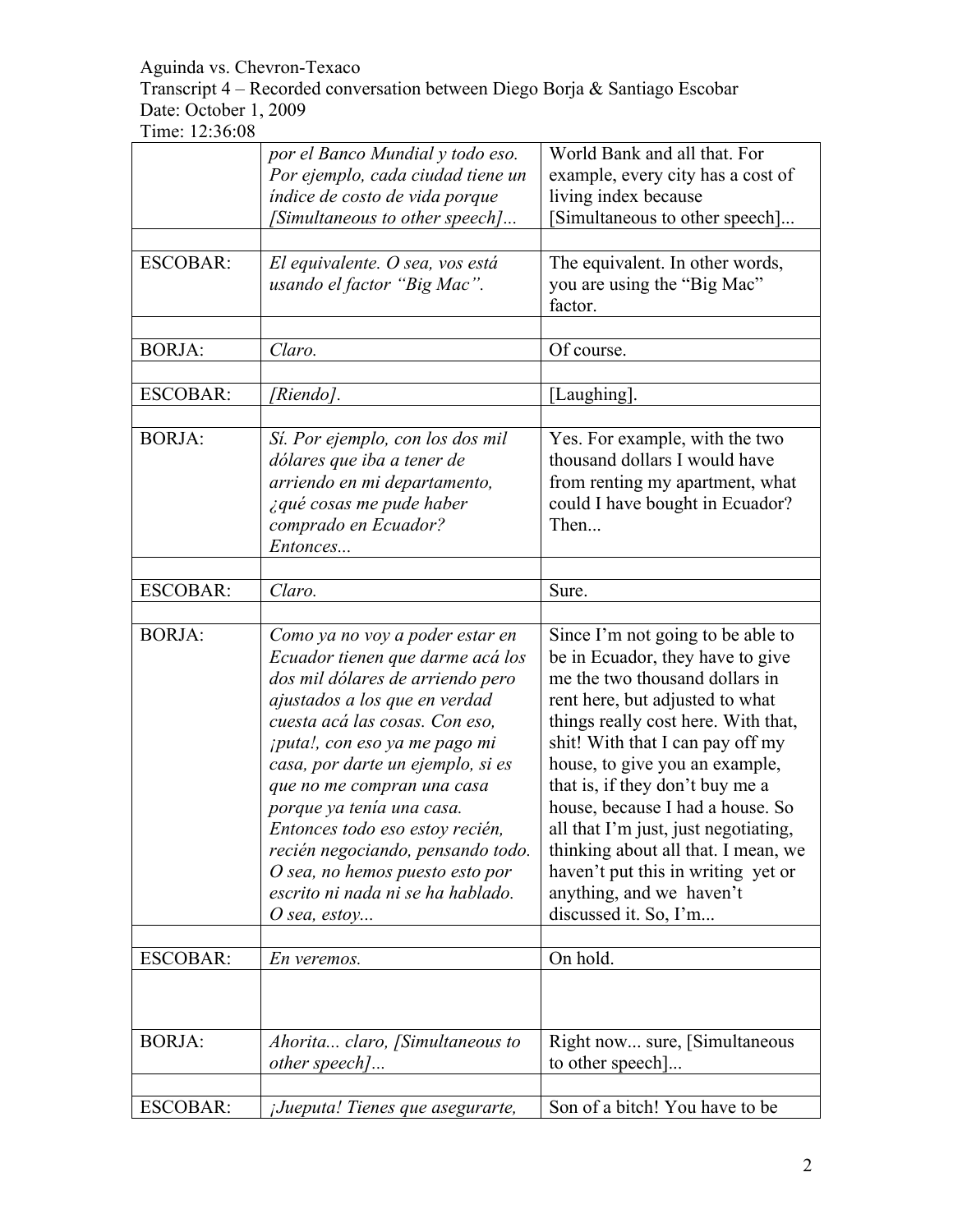Transcript 4 – Recorded conversation between Diego Borja & Santiago Escobar Date: October 1, 2009

|                 | perro, porque pueden pasar 100                                                                                                                                                                                               | sure, dude, because 100,000                                                                                                                                                                                                          |
|-----------------|------------------------------------------------------------------------------------------------------------------------------------------------------------------------------------------------------------------------------|--------------------------------------------------------------------------------------------------------------------------------------------------------------------------------------------------------------------------------------|
|                 | mil güevadas, loco.                                                                                                                                                                                                          | problems can come up, dude.                                                                                                                                                                                                          |
| <b>BORJA:</b>   | No, sí; sí tengo que tengo que<br>hacer [Simultaneous to other<br>$speed$                                                                                                                                                    | No, yes; yes I have to I have to<br>do [Simultaneous to other<br>$\text{speed}$ ]                                                                                                                                                    |
| <b>ESCOBAR:</b> | ¿Pero qué pasa? O sea,<br>pensándolo mal -vos sabés que a<br>mi me gusta pensar mal-                                                                                                                                         | But what happens? I mean,<br>playing the pessimist – you know I<br>like to play the pessimist.                                                                                                                                       |
| <b>BORJA:</b>   | Eso es bueno, pero eso es bueno.                                                                                                                                                                                             | That's good, but that's good.                                                                                                                                                                                                        |
| <b>ESCOBAR:</b> | Y luego pensar bien; pensamos<br>mal y luego bien. ¿Qué pasa si ese<br>que te pasa un accidente y "Chao<br>Dieguito"?                                                                                                        | And then consider the good side;<br>being the pessimist and then the<br>good. What happens if, um, if you<br>have an accident and "Ciao<br>Diego?"                                                                                   |
| <b>BORJA:</b>   | Oye, <i>i</i> sabes que tengo un escrito<br>notariado de lo que de una<br>cosa? O sea, el irme al otro lado,<br>ino es cierto?, es lo único que<br>¿quién quién a quién le<br>interesaría que me pase algo<br>malo?, ¿a los? | Listen, you know I have a<br>notarized document about what<br>about something? I mean, if I go<br>over to the side, right? That's the<br>only thing that Who who<br>who would be interested in<br>something happening to me?<br>The? |
| <b>ESCOBAR:</b> | A todos [riendo].                                                                                                                                                                                                            | Everyone [laughing].                                                                                                                                                                                                                 |
| <b>BORJA:</b>   | Entonces para todos hay, ¿sí me<br>entiendes? Si es que fue por  si es<br>que me pasara algo malo,<br>digamos, y no le dan a mi esposa<br>lo que tiene que lo que se supone<br>que tiene que ser.                            | So for all of them there's, you<br>understand me? If it were due to<br>if something bad happened to me,<br>let's say, and they don't give my<br>wife what they have to what it<br>supposedly should be.                              |
| ESCOBAR:        | Ya.                                                                                                                                                                                                                          | Yeah.                                                                                                                                                                                                                                |
| <b>BORJA:</b>   | Hay un escrito para eso, que me<br>que yo inmediatamente me voy al<br>otro lado.                                                                                                                                             | There's a document for that, where<br>I if I immediately go to the other<br>side.                                                                                                                                                    |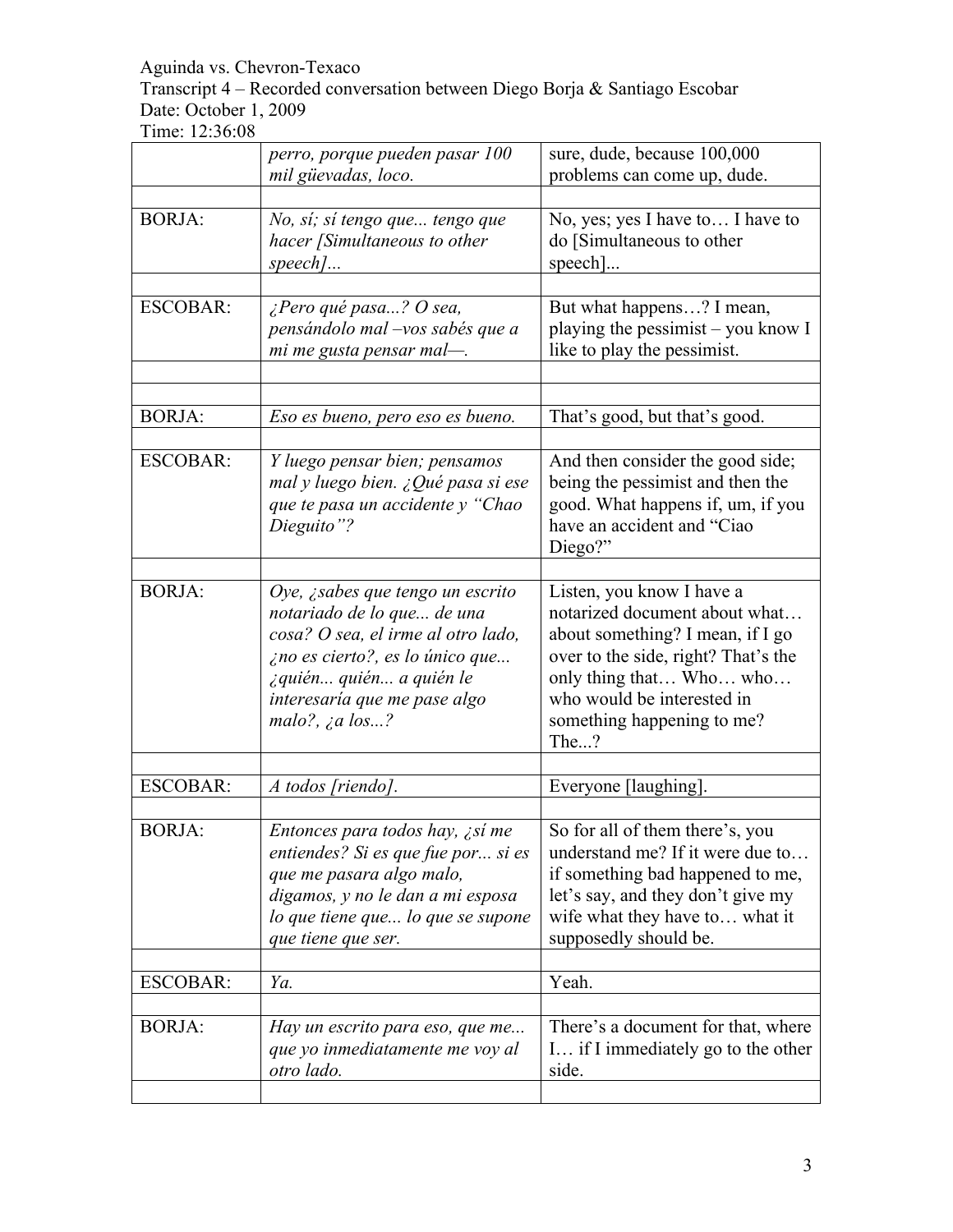Transcript 4 – Recorded conversation between Diego Borja & Santiago Escobar Date: October 1, 2009

| <b>ESCOBAR:</b> | O sea, si es que no le dan a tu a<br>tu esposa el acuerdo verbal que<br>hicieron, así sería.                                                                                                                                                                                   | In other words, if they don't give<br>your you wife the verbal<br>agreement that you made, it would<br>be like that.                                                                                                                                                               |
|-----------------|--------------------------------------------------------------------------------------------------------------------------------------------------------------------------------------------------------------------------------------------------------------------------------|------------------------------------------------------------------------------------------------------------------------------------------------------------------------------------------------------------------------------------------------------------------------------------|
| <b>BORJA:</b>   | Ya.                                                                                                                                                                                                                                                                            | Yeah.                                                                                                                                                                                                                                                                              |
| <b>ESCOBAR:</b> | Porque es un acuerdo verbal, no<br>has firmado nada.                                                                                                                                                                                                                           | Because it's a verbal agreement,<br>you haven't signed anything.                                                                                                                                                                                                                   |
| <b>BORJA:</b>   | No, no, no; nada.                                                                                                                                                                                                                                                              | No, no, no; nothing.                                                                                                                                                                                                                                                               |
| <b>ESCOBAR:</b> | Sólo verbal.                                                                                                                                                                                                                                                                   | Just verbal.                                                                                                                                                                                                                                                                       |
| <b>BORJA:</b>   | O sea, más que es como de<br>caballeros, ¿cachas, no? Ni<br>siquiera se [Simultaneous to other<br>$speed$                                                                                                                                                                      | In other words, more like it's<br>like among gentlemen, you get it<br>right? It hasn't even [Simultaneous<br>to other speech]                                                                                                                                                      |
| <b>ESCOBAR:</b> | Un acuerdo verbal pero un<br>acuerdo verbal existe pues, loco                                                                                                                                                                                                                  | A verbal agreement, but there is a<br>verbal agreement, dude.                                                                                                                                                                                                                      |
| <b>BORJA:</b>   | Claro, pero no es como que<br>"Verás, me tienes que dar esto<br>[Unintelligible]", sino que<br>"necesito esto, necesito esto",<br>porque son cosas de la [vida]<br>[Simultaneous to other speech]                                                                              | Of course, but it's not like "Look,<br>you have to give me this<br>[Unintelligible]," but like, "I need<br>this, I need this," because those are<br>things you need for daily life<br>Simultaneous to other speech]                                                                |
| <b>ESCOBAR:</b> | No, y ellos como señal de buena fe<br>están dándote cosas para que vean<br>que sí te para que veas que sí te<br>están dando.                                                                                                                                                   | No, and as a sign of good faith<br>they are giving you things so you<br>see that yes they so you see that<br>they are giving you.                                                                                                                                                  |
| <b>BORJA:</b>   | Correcto.                                                                                                                                                                                                                                                                      | Correct.                                                                                                                                                                                                                                                                           |
| <b>ESCOBAR:</b> | Que si [Unintelligible].<br>Entonces entonces, ahora lo que<br>yo me ponía a pensar, y yo era<br>analizando, ¿qué pasa si te pasa<br>algo a vos? O sea, ¿cómo te<br>garantizas de que ellos te den?,<br>¿cachas? O sea, más, porque ya te<br>han dado ahora pero que te den el | That yes [Unintelligible]. Then<br>then, so now what I'm thinking<br>about, and I was analyzing, what<br>happens if something happens to<br>you? I mean, how can you<br>guarantee that they give you? You<br>get it? I mean, especially, because<br>they've already given you now, |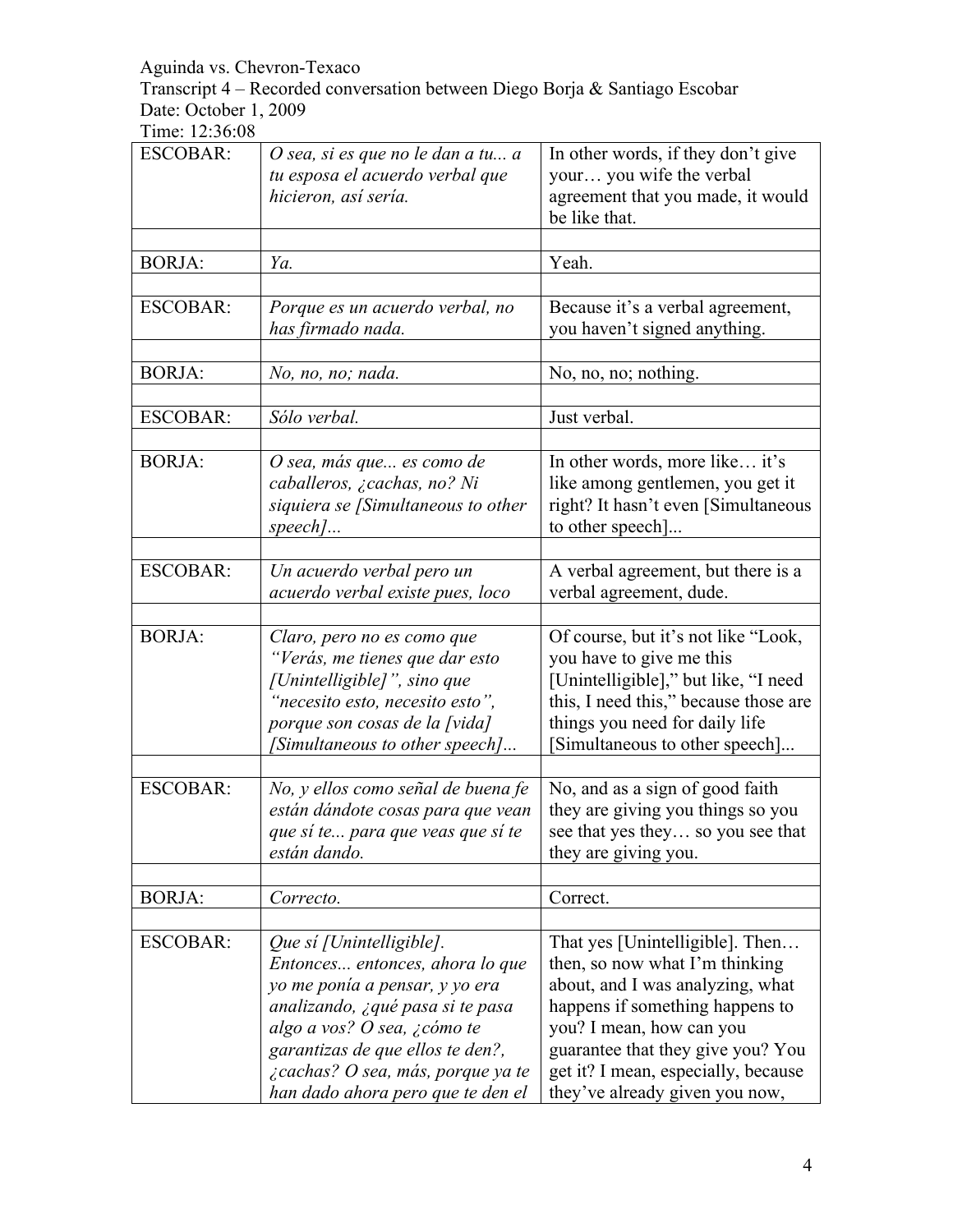Transcript 4 – Recorded conversation between Diego Borja & Santiago Escobar Date: October 1, 2009

|                 | resto, ¿cachas?                                   | but that they give you the rest, you<br>know? |
|-----------------|---------------------------------------------------|-----------------------------------------------|
|                 |                                                   |                                               |
| <b>BORJA:</b>   | O sea no, no tengo ninguna                        | In other words no, I don't have               |
|                 | garantía. O sea, no hay nada por                  | any guarantee. I mean, there's                |
|                 | escrito.                                          | nothing written down.                         |
|                 |                                                   |                                               |
| <b>ESCOBAR:</b> | $\lambda$ Y qué?                                  | And what?                                     |
|                 |                                                   |                                               |
| <b>BORJA:</b>   | No hay ninguna garantía.                          | There's no guarantee.                         |
|                 |                                                   |                                               |
| <b>ESCOBAR:</b> | $\angle Y$ por qué no tienes, loco?               | And why don't you have<br>something, dude?    |
|                 |                                                   |                                               |
| <b>BORJA:</b>   | No sé, no [Simultaneous to other                  | I don't know, no [Simultaneous to             |
|                 | speech]                                           | other speech]                                 |
|                 |                                                   |                                               |
| <b>ESCOBAR:</b> | A ver, vos dime, para los manes                   | Let's see, you tell me, for those             |
|                 | te voy a meter los diablos; para                  | guys I'm going to give it to you              |
|                 | los manes, ¿vales más vivo o                      | straight; for those guys, are you             |
|                 | muerto?                                           | worth more alive or dead?                     |
|                 |                                                   |                                               |
| <b>BORJA:</b>   | <i>Ahhh! Vivo; vivo, de ley.</i>                  | Oh! Alive; alive for sure.                    |
| <b>ESCOBAR:</b> |                                                   |                                               |
|                 | [Riendo].                                         | [Laughing].                                   |
| <b>BORJA:</b>   |                                                   |                                               |
|                 | Créeme; vivo.                                     | Believe me, alive.                            |
|                 |                                                   | You think so.                                 |
| <b>ESCOBAR:</b> | Crees vos.                                        |                                               |
|                 |                                                   |                                               |
| <b>BORJA:</b>   | $\int$ <sub>i</sub> Oh! Tú dices porque ya el man | Oh! You're saying that because                |
|                 | [Simultaneous to other speech].                   | the guy's already [Simultaneous to            |
|                 |                                                   | other speech                                  |
|                 |                                                   |                                               |
| <b>ESCOBAR:</b> | Ya, ya, ya hablaste, ya dijistes                  | You, you, you already talked, you             |
|                 |                                                   | already said                                  |
|                 |                                                   |                                               |
| <b>BORJA:</b>   | Lo que tú dices                                   | What you're saying                            |
|                 |                                                   |                                               |
| <b>ESCOBAR:</b> | Ahora ya mejor que se                             | Now it's better if you disappear,             |
|                 | desaparezca, ¿sí cachas?                          | do you get it?                                |
|                 |                                                   |                                               |
| <b>BORJA:</b>   | Es que  es que no he dicho. Esa                   | It's that it's that I haven't said            |
|                 | es la cosa, por eso todo el mundo                 | it. That's the thing, that's why              |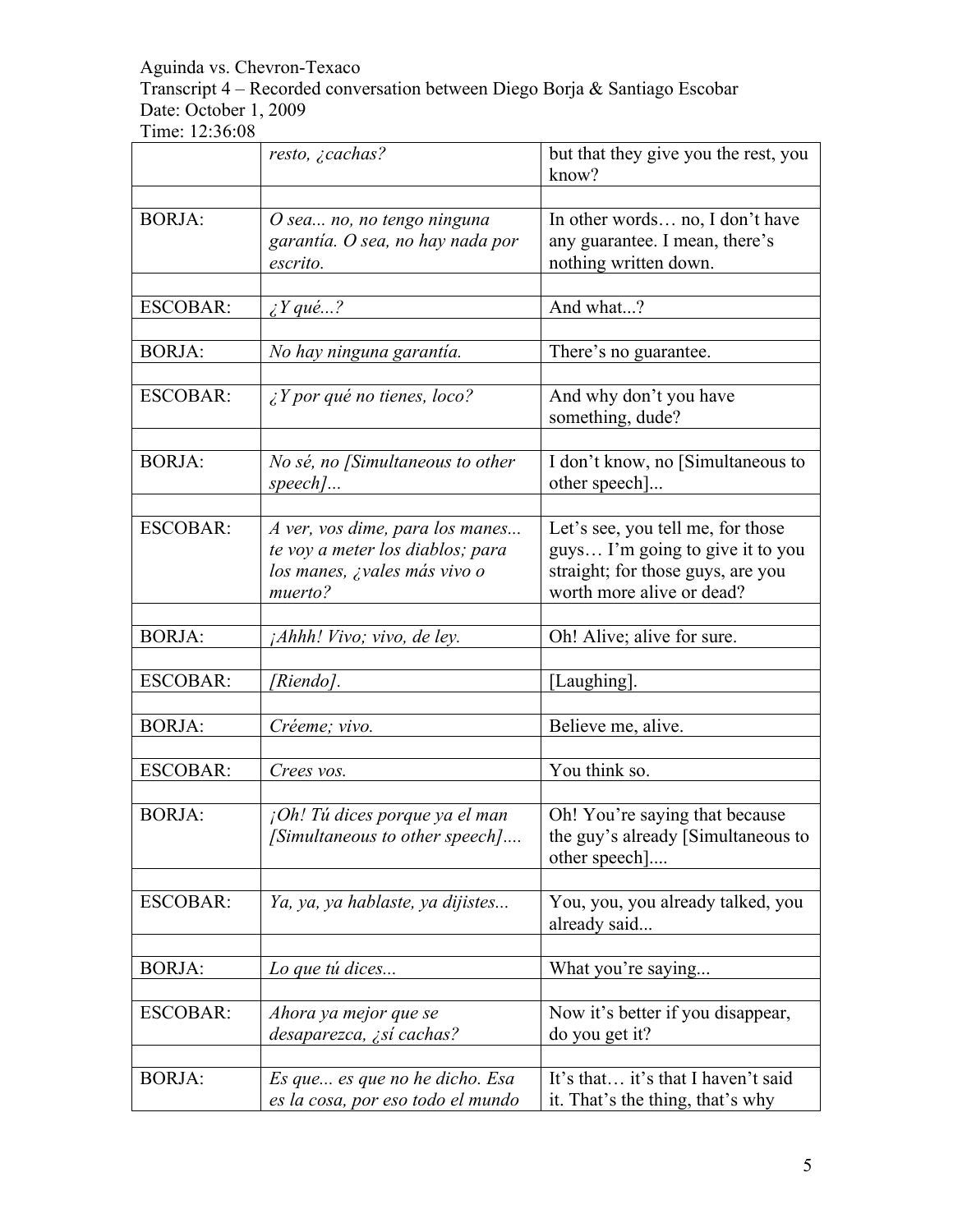Transcript 4 – Recorded conversation between Diego Borja & Santiago Escobar Date: October 1, 2009

|                 | está en stand-by; no he dicho<br>nada.                                                                                                          | everyone is on stand-by; I haven't<br>said anything.                                                                |
|-----------------|-------------------------------------------------------------------------------------------------------------------------------------------------|---------------------------------------------------------------------------------------------------------------------|
|                 |                                                                                                                                                 |                                                                                                                     |
| <b>ESCOBAR:</b> | No, pero en los videos ya sales<br>hablando, huevón.                                                                                            | No, but in the videos you're<br>talking, dude.                                                                      |
| <b>BORJA:</b>   | Pero los videos son una prueba de<br>algo que pasó pero no sabes cómo<br>pasaron.                                                               | But the videos are proof that<br>something happened, but you<br>don't know how it happened.                         |
| <b>ESCOBAR:</b> | ¿Pero qué pasa si es que<br>desapareces y les acusan a los<br>amazónicos que te mataron o?,<br><i>i</i> cachas?                                 | But what happens if you disappear<br>and they accuse the Amazons of<br>killing you or? You know?                    |
| <b>BORJA:</b>   | ¡Qué foco! ¡Ahh, no creo!                                                                                                                       | What a pain! Oh, I don't think so!                                                                                  |
| <b>ESCOBAR:</b> | [Riendo].                                                                                                                                       | [Laughing].                                                                                                         |
| <b>BORJA:</b>   | Ya tendría que hacer otro escrito,<br>huevón.                                                                                                   | I'd have to write up another<br>document, dude.                                                                     |
| <b>ESCOBAR:</b> | Te olvidaste de eso.                                                                                                                            | You forgot about that.                                                                                              |
| <b>BORJA:</b>   | "Escrito Amazónico 101"<br><sup>r</sup> enuncia los numerales en inglés].                                                                       | "Amazon Letter 101" [He says the<br>numbers in English].                                                            |
| <b>ESCOBAR:</b> | Te olvidaste de eso, Diego.                                                                                                                     | You didn't think about that, Diego.                                                                                 |
| <b>BORJA:</b>   | No, no, no. Lo que pasa es que<br>estos manes de acá es que tienes<br>que ver cómo son; nosotros<br>somos nosotros somos unos<br><i>indios.</i> | No, no, no. The thing is these guys<br>here you have to see what<br>they're like; we are we are just<br>primitives. |
| <b>ESCOBAR:</b> | No, son suposiciones, loco.                                                                                                                     | No, they're just hypothesis, dude.                                                                                  |
| <b>BORJA:</b>   | Claro. O sea, yo te digo                                                                                                                        | Of course. In other words, I'm<br>telling you                                                                       |
| <b>ESCOBAR:</b> | O sea, creo que vos debés estar<br>preparado para todos los<br>escenarios, ¿cachas?                                                             | I mean, I think you should be<br>prepared for every possibility, you<br>know?                                       |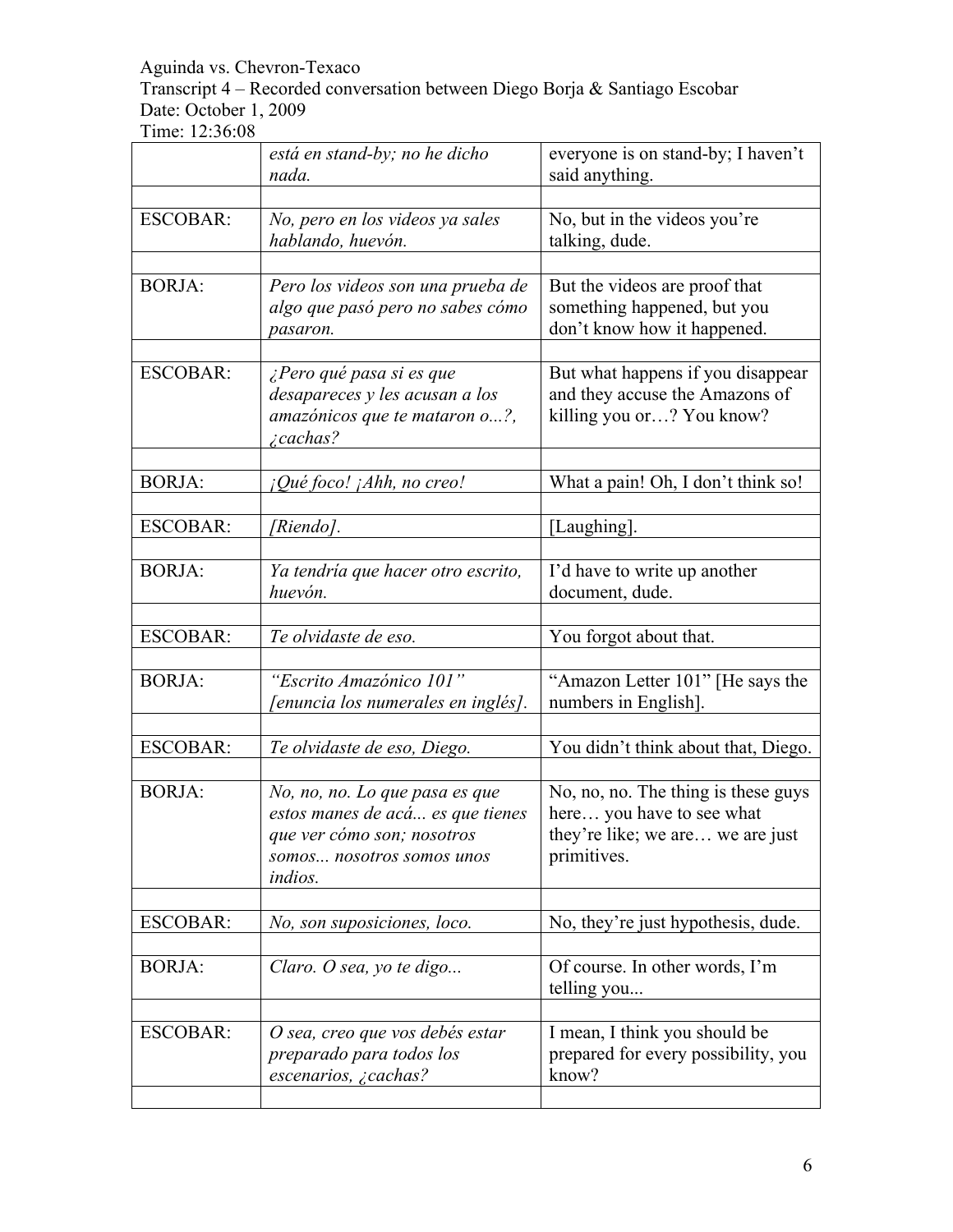Transcript 4 – Recorded conversation between Diego Borja & Santiago Escobar Date: October 1, 2009

| <b>BORJA:</b>   | Estos manes o sea, ¿cómo te<br>digo? Verás, aquí hay una<br>seguridad especial para cierto tipo<br>de gente por parte de la compañía.<br>Entonces, tú hubieras visto el<br>despliegue que se ha armado por | These guys I mean, how can I<br>explain it to you? You see, there's<br>special company security here for<br>certain types of people. So, you<br>should have seen the deployment<br>they had for that, I mean, you |
|-----------------|------------------------------------------------------------------------------------------------------------------------------------------------------------------------------------------------------------|-------------------------------------------------------------------------------------------------------------------------------------------------------------------------------------------------------------------|
|                 | eso, o sea, <i>ini quieras</i> chuta!                                                                                                                                                                      | don't even want damn!                                                                                                                                                                                             |
| <b>ESCOBAR:</b> | Pero dime una cosa; pero así<br>como la compañía te puede<br>proteger, la compañía también te<br>puede desaparecer, ¿cachas? ¿Sí<br>o no? Eso sabes vos, huevón.                                           | But tell me something; just like the<br>company can protect you, the<br>company can also make you<br>disappear, you know? Yes or no?<br>You know that, dude.                                                      |
| <b>BORJA:</b>   | O sea, podrían, ¿no?                                                                                                                                                                                       | I mean, they could, right?                                                                                                                                                                                        |
| <b>ESCOBAR:</b> | Y en ese caso                                                                                                                                                                                              | And in that case                                                                                                                                                                                                  |
| <b>BORJA:</b>   | [Simultaneous to other speech].                                                                                                                                                                            | Simultaneous to other speech].                                                                                                                                                                                    |
| <b>ESCOBAR:</b> | En ese caso vos lo que tienes que<br>hacer es un "back-up", o sea,<br>tener una una ¿cómo se<br>llama?, una respuesta a eso, una<br>seguridad ante eso, ¿cachas?                                           | In that case, what you have to do is<br>a back-up, I mean, have a a<br>what's that called? A response for<br>that, some security in that case,<br>you get it?                                                     |
| <b>BORJA:</b>   | O sea, lo que yo tengo son dos<br>escritos, pero esos escritos están<br>o sea, están listos para ser<br>entregados a cada una de las<br>partes en caso de que algo me<br>pase. Eso sí tengo.               | In other words, what I have are<br>two documents, but those<br>documents are I mean, they are<br>ready to be delivered to each side<br>in case something happens to me.<br>That's what I have.                    |
| <b>ESCOBAR:</b> | ¿Pero qué dicen esos escritos?                                                                                                                                                                             | But what do those documents say?                                                                                                                                                                                  |
| <b>BORJA:</b>   | O sea, esos escritos tienen dos<br>posiciones. O sea, tengo la<br>posición del la actual y tengo la<br>posición la oposición.                                                                              | So, those documents have two<br>positions. In other words, I have<br>the position of the the current<br>one and I have the position the<br>opposition.                                                            |
| <b>ESCOBAR:</b> | [Riendo] O sea, me estás di o<br>sea, depende si es que o sea, ese<br>escrito le puede perjudicar a la                                                                                                     | [Laughing] In other words, what<br>you're tell in other words, it<br>depends on if it's I mean, that                                                                                                              |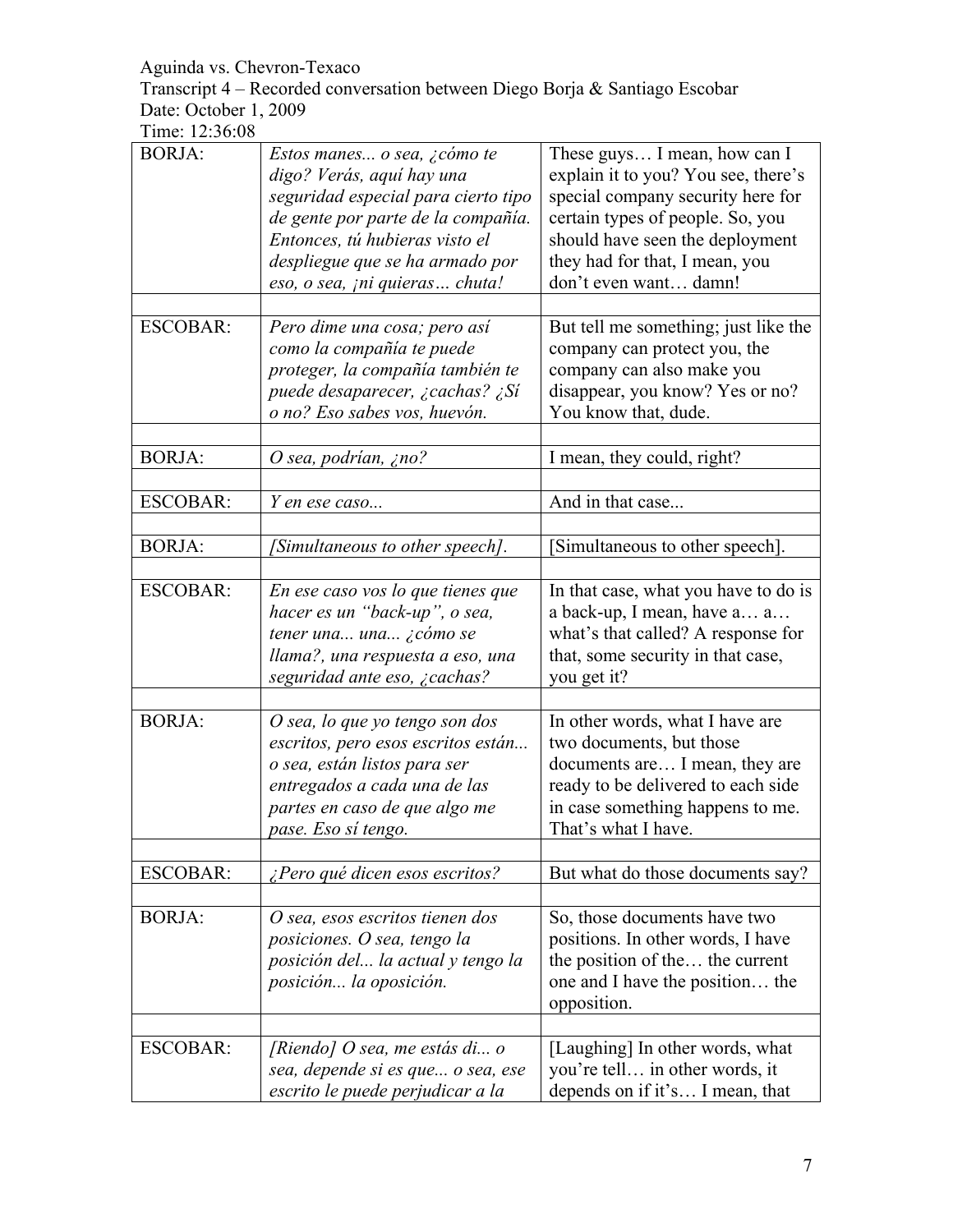Transcript 4 – Recorded conversation between Diego Borja & Santiago Escobar Date: October 1, 2009

|                 | Texaco o a los amazónicos. O sea,<br>están hechos los dos escritos a<br>favor de los dos.                                                                                                                                                                                                                                                                                                                         | document can damage Texaco or<br>the Amazons. In other words, the<br>two documents are written in favor<br>of the two.                                                                                                                                                                                                                                                                                                  |
|-----------------|-------------------------------------------------------------------------------------------------------------------------------------------------------------------------------------------------------------------------------------------------------------------------------------------------------------------------------------------------------------------------------------------------------------------|-------------------------------------------------------------------------------------------------------------------------------------------------------------------------------------------------------------------------------------------------------------------------------------------------------------------------------------------------------------------------------------------------------------------------|
| <b>BORJA:</b>   | Sí.                                                                                                                                                                                                                                                                                                                                                                                                               | Yes.                                                                                                                                                                                                                                                                                                                                                                                                                    |
| <b>ESCOBAR:</b> | O en contra de los dos.                                                                                                                                                                                                                                                                                                                                                                                           | Or against the two.                                                                                                                                                                                                                                                                                                                                                                                                     |
| <b>BORJA:</b>   | Sí No, no, no. El uno le el uno<br>ratifica                                                                                                                                                                                                                                                                                                                                                                       | Yes No, no, no. The one the<br>one confirms                                                                                                                                                                                                                                                                                                                                                                             |
| <b>ESCOBAR:</b> | No te entiendo bien.                                                                                                                                                                                                                                                                                                                                                                                              | I don't understand you very well.                                                                                                                                                                                                                                                                                                                                                                                       |
| <b>BORJA:</b>   | El uno ratifica todo y el otro les<br>ayuda a los amazónicos, la bestia.<br>Porque yo, esto que tú ves ahorita,<br>esto que tú ves ahorita aquí en los<br>videos será será un 30 por ciento<br>de todo lo que yo sé, ¿cachas? Por<br>eso es que al gringo no le pagan<br>más bola, porque el gringo no<br>tiene ninguna relación, no sabe<br>nada, pero yo sé muchísimo más<br>de lo que son los videos, ¿cachas? | The one confirms everything and<br>the other one helps the Amazons,<br>shit. Because I, what you're seeing<br>right now, what you are seeing<br>right now on the videos would<br>be that would be about 30% of<br>everything I know, you get it?<br>That's why they pay no more<br>attention to the gringo, there's no<br>reason to, he doesn't know<br>anything, but I know a lot more<br>than the videos, you get it? |
| <b>ESCOBAR:</b> | $jAh!$ O sea, vos tienes pruebas<br>para cagarles también a la<br>Texaco.                                                                                                                                                                                                                                                                                                                                         | Oh! In other words, you have<br>evidence to shit on Texaco also.                                                                                                                                                                                                                                                                                                                                                        |
| <b>BORJA:</b>   | A la [Simultaneous to other<br>speech].                                                                                                                                                                                                                                                                                                                                                                           | To the [Simultaneous to other<br>speech].                                                                                                                                                                                                                                                                                                                                                                               |
| <b>ESCOBAR:</b> | O sea, sabes, tienes conocimiento<br>de causa, de cosa.                                                                                                                                                                                                                                                                                                                                                           | In other words, you know, you<br>have full knowledge of the facts,<br>of thing.                                                                                                                                                                                                                                                                                                                                         |
| <b>BORJA:</b>   | No, no conocimiento de causa;<br>tengo los mails, tengo un montón<br>de cosas.                                                                                                                                                                                                                                                                                                                                    | No, not full knowledge of the<br>facts; I have the mails <sup>1</sup> , I have a lot<br>of things.                                                                                                                                                                                                                                                                                                                      |

<sup>&</sup>lt;sup>1</sup> Translator's note: When said in English, mail probably means e-mail.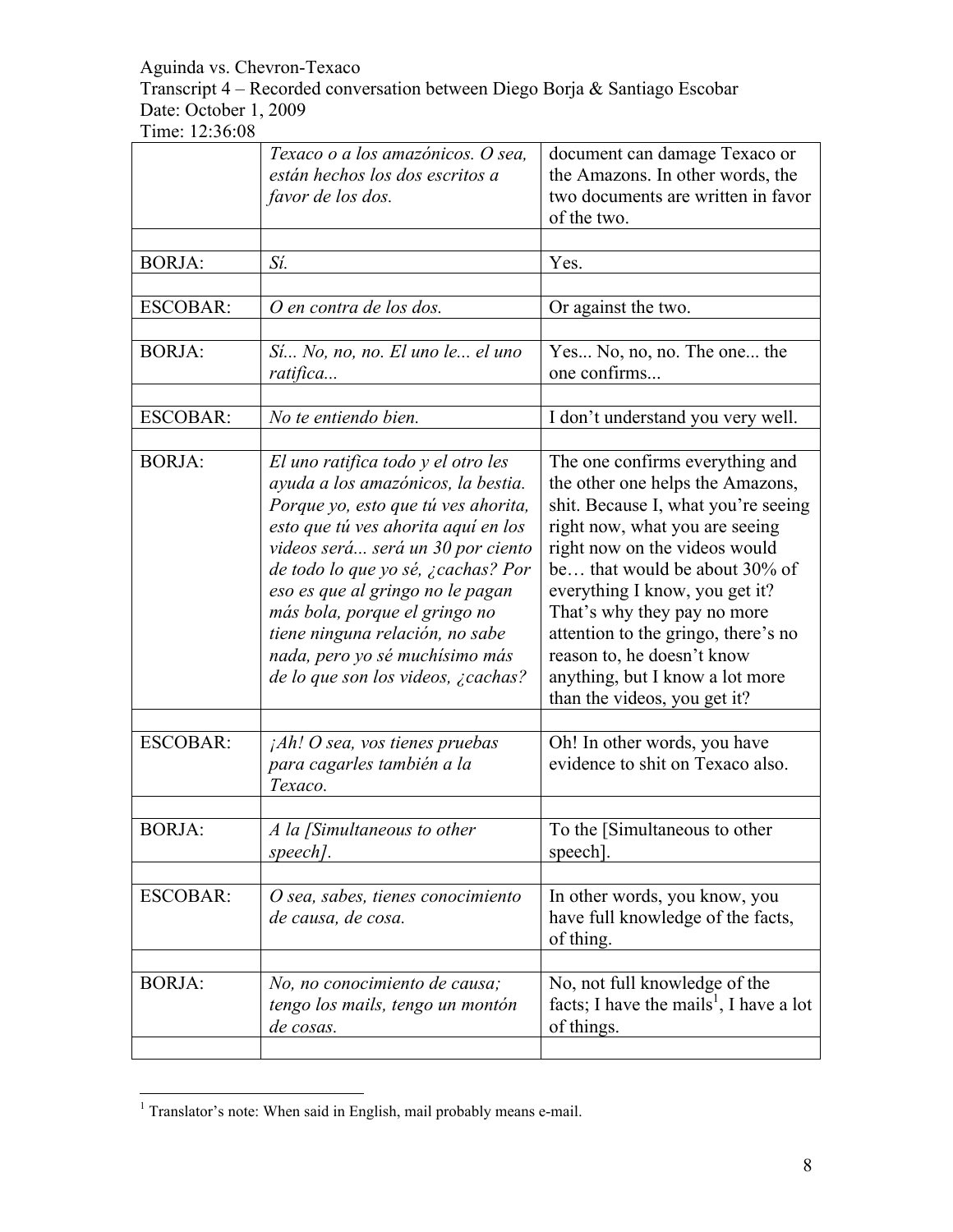Transcript 4 – Recorded conversation between Diego Borja & Santiago Escobar Date: October 1, 2009

| <b>ESCOBAR:</b> | [Riendo]                                                                                                                                                                                                                               | [Laughing]                                                                                                                                                                                                        |
|-----------------|----------------------------------------------------------------------------------------------------------------------------------------------------------------------------------------------------------------------------------------|-------------------------------------------------------------------------------------------------------------------------------------------------------------------------------------------------------------------|
| <b>BORJA:</b>   | ¿Piensas que me iba a lanzar al<br>agua sin eso? Me traje todo, tengo<br>todo en mi I-phone, loco.                                                                                                                                     | Did you think I was going to jump<br>into the water without that? I<br>brought everything; I have<br>everything in my I-Phone, dude.                                                                              |
| <b>ESCOBAR:</b> | ¿Pero y esos papeles dónde están?<br>Tienes que tener bajo tierra,<br>huevón.                                                                                                                                                          | But, and those papers, where are<br>they? You have to have everything<br>buried, dude.                                                                                                                            |
| <b>BORJA:</b>   | Claro, sí están. Y tengo también<br>copias en Ecuador, en tengo una<br>copia aquí. Son, ¡puta!, tengo<br>correos que hablan cosas que no<br>tienes ni idea, huevón. O sea,<br>cosas que                                                | Of course, they are. And I also<br>have copies in Ecuador, in I<br>have one copy here. They're, shit!<br>I have correspondence that talks<br>about things you can't even<br>imagine, dude. I mean, things<br>that |
| <b>ESCOBAR:</b> | Un ejemplo.                                                                                                                                                                                                                            | For example.                                                                                                                                                                                                      |
| <b>BORJA:</b>   | Cosas que les pueden es que no<br>puedo hablar por aquí, huevón,<br>porque tengo miedo, pero son<br>cosas que pueden hacer que los<br>amazónicos ganen esto así de<br><i>chasqueando los dedos</i> ]                                   | Things that for them can it's, I<br>can't talk about them here, dude,<br>because I'm afraid, but they're<br>things that can make the Amazons<br>win this just like that [snapping his<br>fingers]                 |
| <b>ESCOBAR:</b> | $i$ No jodas! O sea, que vos tienes la<br>flecha.                                                                                                                                                                                      | You're kidding! In other words,<br>you have the arrow.                                                                                                                                                            |
| <b>BORJA:</b>   | Claro.                                                                                                                                                                                                                                 | Of course.                                                                                                                                                                                                        |
| <b>ESCOBAR:</b> | $i$ Qué hijo de puta! O sea, vos eres<br>'golden boy". Otra vez ratifico lo<br>dicho, huevón.                                                                                                                                          | What a son of a bitch! So, you're<br>the golden boy. I confirm one<br>more time what I just said, dude.                                                                                                           |
| <b>BORJA:</b>   | O sea, yo lo que tengo son pruebas<br>contundentes, fotos de cómo se<br>manejaban las cosa internamente.<br>Entonces, cuando yo llegué a<br>proponer lo del o sea, cuando<br>les dije: "Miren, esto<br>[Simultaneous to other speech]" | I mean, what I have is conclusive<br>evidence, photos of how they<br>managed things internally. So,<br>when I proposed the I mean,<br>when I told them, "Look, this<br>[Simultaneous to other speech]"            |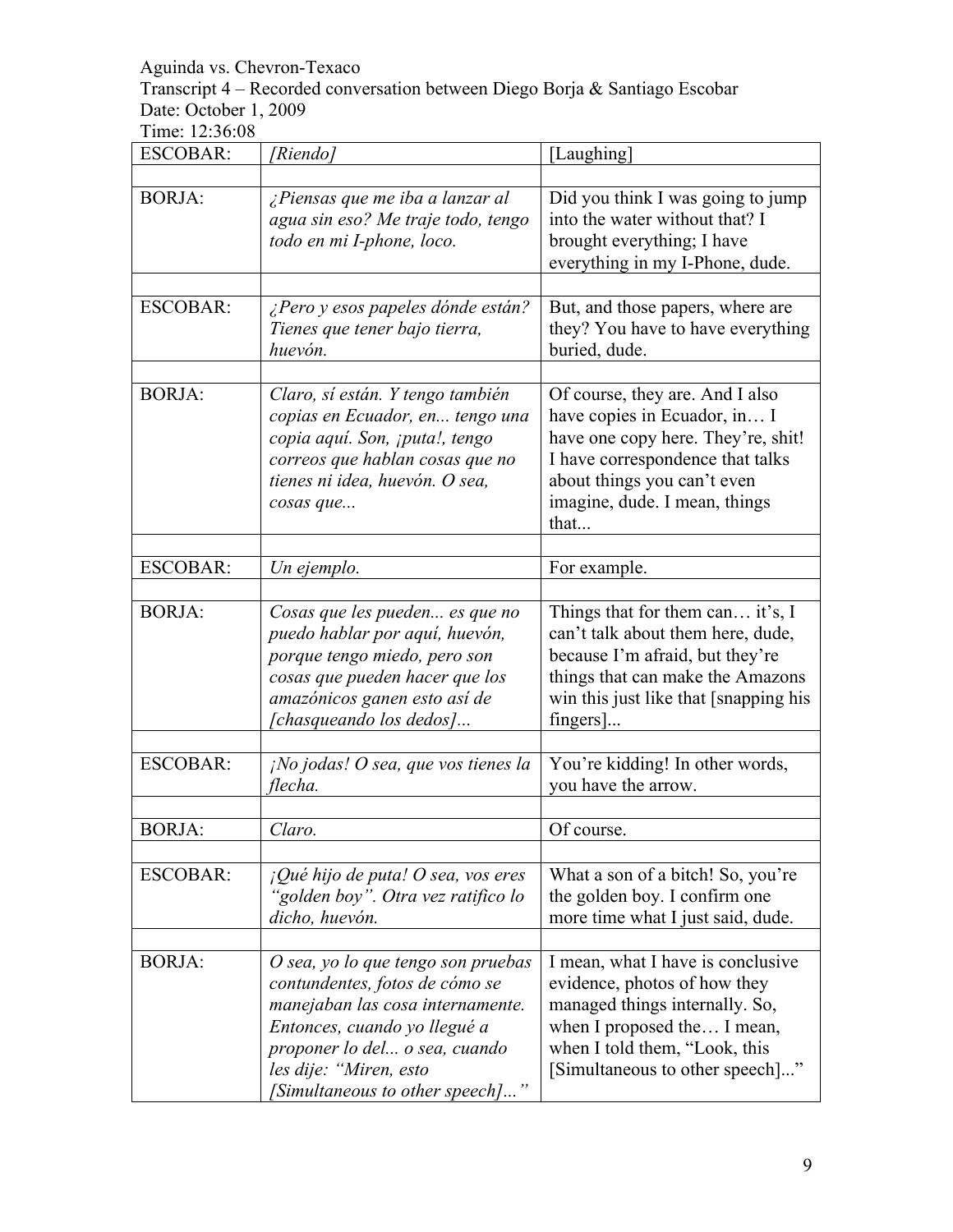Transcript 4 – Recorded conversation between Diego Borja & Santiago Escobar Date: October 1, 2009

| <b>ESCOBAR:</b> | O sea, vos, si quisieras, podrías<br>hacerles el que ganen el caso a los<br>amazónicos y Texaco pierda así<br>[chasqueando los dedos], de una.                                                                                                                                                                                                                                                                                                                    | So, you, if you want, you could<br>make it so the ones who win the<br>case are the Amazons and Texaco<br>would lose just like that [snapping<br>fingers], right away.                                                                                                                                                                                                                                                                                                                                               |
|-----------------|-------------------------------------------------------------------------------------------------------------------------------------------------------------------------------------------------------------------------------------------------------------------------------------------------------------------------------------------------------------------------------------------------------------------------------------------------------------------|---------------------------------------------------------------------------------------------------------------------------------------------------------------------------------------------------------------------------------------------------------------------------------------------------------------------------------------------------------------------------------------------------------------------------------------------------------------------------------------------------------------------|
| <b>BORJA:</b>   | $i$ De una! En dos segundos.                                                                                                                                                                                                                                                                                                                                                                                                                                      | Right away! In two seconds.                                                                                                                                                                                                                                                                                                                                                                                                                                                                                         |
|                 |                                                                                                                                                                                                                                                                                                                                                                                                                                                                   |                                                                                                                                                                                                                                                                                                                                                                                                                                                                                                                     |
| <b>ESCOBAR:</b> | Ya.                                                                                                                                                                                                                                                                                                                                                                                                                                                               | Yeah.                                                                                                                                                                                                                                                                                                                                                                                                                                                                                                               |
| <b>BORJA:</b>   | O sea, ¡de una! O sea, podría ser<br>que no tengan no tengan que<br>no les escuche ninguna corte en<br>ningún lado, huevón. Primero,<br>comenzando porque puedo<br>cambiar mi historia de los videos,<br>y segundo, por todo lo demás que<br>tengo. O sea, sería demasiado<br>contundente. Y como el mundo<br>les todo el mundo quiere que<br>ganen los amazónicos, le darían<br>mucho más oído a eso que lo que<br>le dieron a lo que yo di para la<br>compañía. | In other words, right away! I<br>mean, it could be that they don't<br>have they don't have that no<br>court anywhere listens to them,<br>dude. In the first place, to start<br>with because I can change my<br>story from the videos, and in the<br>second place, because of<br>everything else I have. I mean, it<br>would be too conclusive. And<br>since the world everyone wants<br>the Amazons to win, they would<br>pay a lot more attention to that<br>than what they paid to what I gave<br>to the company. |
| <b>ESCOBAR:</b> | Oye, <i>j</i> chucha!, tienes que<br>respaldarte bien, mi pana, ¿te doy<br>un consejo bien serio? Tienes que<br>asegurarte bien. O sea, pensar en<br>todo los escenarios, loco.                                                                                                                                                                                                                                                                                   | Listen, damn! You have to cover<br>your back well, buddy. Can I give<br>you some really serious advice?<br>You have to be really sure. I mean,<br>think about all the possibilities,<br>dude.                                                                                                                                                                                                                                                                                                                       |
| <b>BORJA:</b>   | O sea, yo te digo; ya está todos<br>los escritos están hechos, las<br>pruebas están ahí. Por ejemplo, la<br>Porta sabe qué pruebas qué<br>pruebas se tienen en el ahí en mi<br>$I$ -pod.                                                                                                                                                                                                                                                                          | I mean, I'm telling you; I've done<br>it already all the documents are<br>written, the evidence is there. For<br>example, Porta <sup>2</sup> knows what<br>evidence what evidence is in<br>the there in my I-pod.                                                                                                                                                                                                                                                                                                   |
| <b>ESCOBAR:</b> | ¿Quién quién sabe eso?                                                                                                                                                                                                                                                                                                                                                                                                                                            | Who who knows that?                                                                                                                                                                                                                                                                                                                                                                                                                                                                                                 |

 <sup>2</sup> Translator's note: La Porta is probably someone's nickname.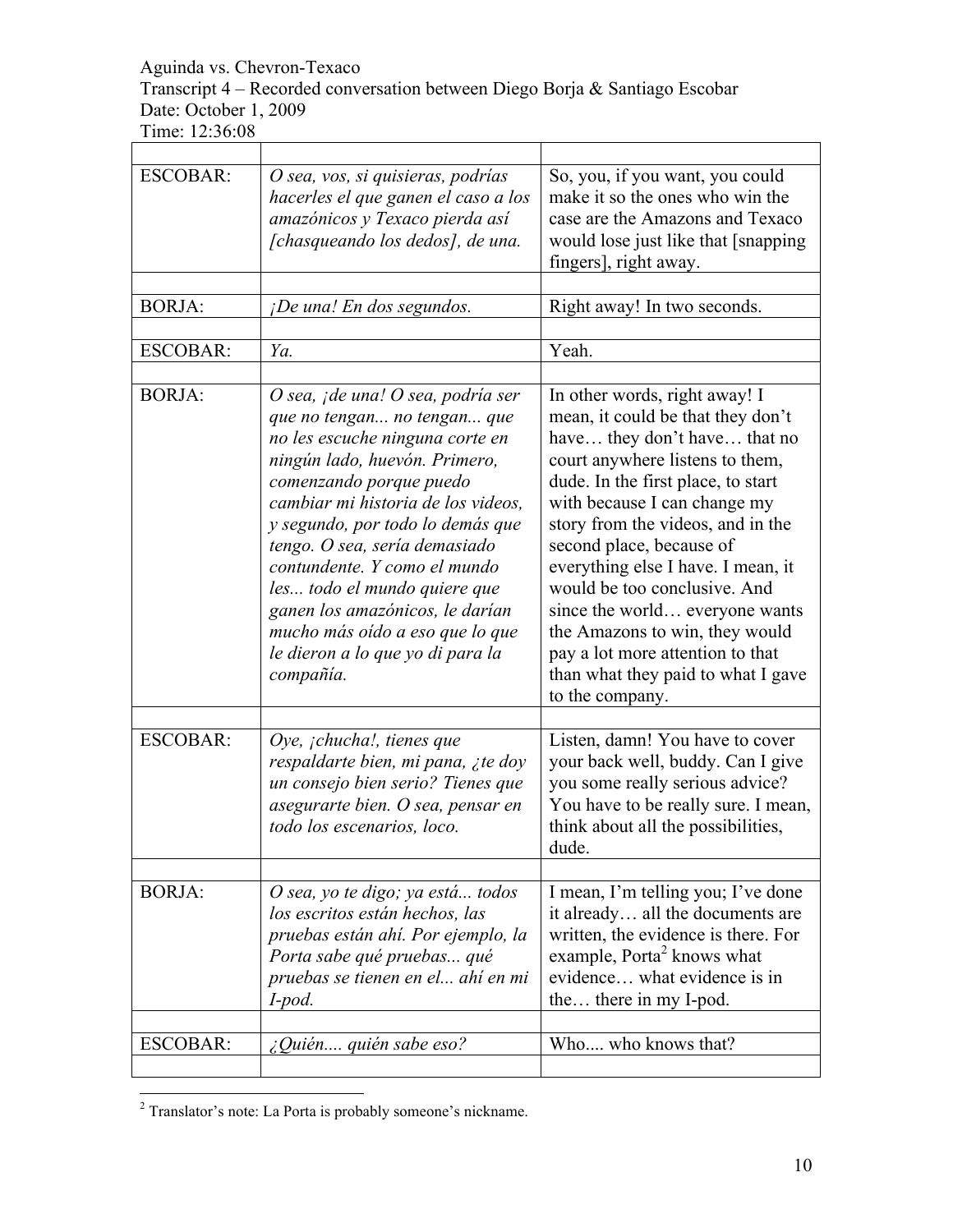Transcript 4 – Recorded conversation between Diego Borja & Santiago Escobar Date: October 1, 2009

| <b>BORJA:</b>   | La Porta, mi maestra. También en<br>Ecuador                                                                                                                                    | Porta, my old lady. Also in<br>Ecuador                                                                                                                                |
|-----------------|--------------------------------------------------------------------------------------------------------------------------------------------------------------------------------|-----------------------------------------------------------------------------------------------------------------------------------------------------------------------|
| <b>ESCOBAR:</b> | ¿La quién?                                                                                                                                                                     | Who?                                                                                                                                                                  |
| <b>BORJA:</b>   | La Sara.                                                                                                                                                                       | Sara.                                                                                                                                                                 |
| <b>ESCOBAR:</b> | ¡Ah! La Porta, dices [riendo].                                                                                                                                                 | Oh! Porta, you call her [laughing].                                                                                                                                   |
| <b>BORJA:</b>   | Es que así le digo, a la Porta. Y en<br>Ecuador tengo también dos<br>personas que tienen aparte de<br>confianza, de reconfianza.<br>Entonces [Simultaneous to other<br>$speed$ | That's what I call her, Porta. And<br>in Ecuador I also have two people<br>who have separately<br>trustworthy, very trustworthy. So<br>[Simultaneous to other speech] |
| <b>ESCOBAR:</b> | ¿Ya le has dado al muerto, no le<br>darás al muerto?                                                                                                                           | Have you already given the dead<br>man <sup>3</sup> , aren't you going to give the<br>dead man?                                                                       |
| <b>BORJA:</b>   | N <sub>o</sub>                                                                                                                                                                 | No.                                                                                                                                                                   |
| <b>ESCOBAR:</b> | [Unintelligible] al brujo. No,<br>mentira [riendo].                                                                                                                            | [Unintelligible] to the shaman. No,<br>that's a lie [laughing].                                                                                                       |
| <b>BORJA:</b>   | [Unintelligible] al brujo<br>[Repitiendo la frase y riendo]. No,<br>no, no; para nada.                                                                                         | [Unintelligible] to the shaman<br>[repeating the phrase and<br>laughing]. No, no, no; not at all.                                                                     |
| <b>ESCOBAR:</b> | Luego te toca ir a recuperar donde<br>el brujo los papeles [Riendo los<br>$\log$ .                                                                                             | Then you'll have to go and get the<br>papers back from the shaman [both]<br>laughing].                                                                                |
| <b>BORJA:</b>   | [Unintelligible].                                                                                                                                                              | [Unintelligible].]                                                                                                                                                    |
| <b>ESCOBAR:</b> | Dicen que está bien loco, huevón.                                                                                                                                              | They say he's really crazy, dude.                                                                                                                                     |
| <b>BORJA:</b>   | ¿Cómo bien loco? Sigue<br>[Unintelligible]                                                                                                                                     | What do you mean really crazy?<br>He's still [Unintelligible                                                                                                          |
| <b>ESCOBAR:</b> | Sí, ya está bien embalado, bien                                                                                                                                                | Yes, he's really in trouble, very                                                                                                                                     |

<sup>&</sup>lt;sup>3</sup> Translator's note: El muerto, literally the dead man, could be another nickname.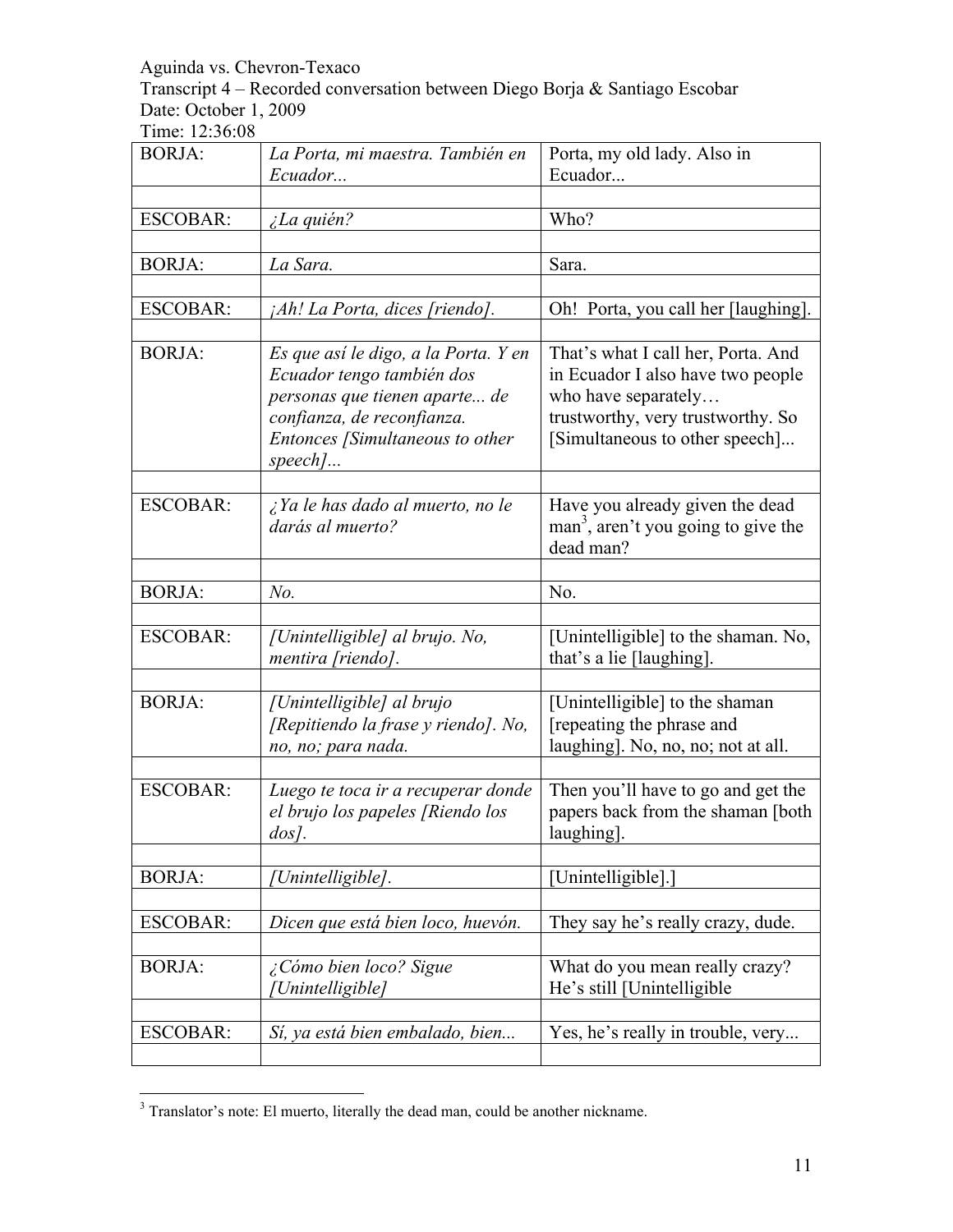Transcript 4 – Recorded conversation between Diego Borja & Santiago Escobar Date: October 1, 2009

| <b>BORJA:</b>   | ¡Chuta! ¿En qué terminará eso?<br><i>iQué pena!</i>                                                                                                                                                                                                                                                                                                                           | Damn! How is all this going to<br>end? What a shame!                                                                                                                                                                                                                                                                                                             |
|-----------------|-------------------------------------------------------------------------------------------------------------------------------------------------------------------------------------------------------------------------------------------------------------------------------------------------------------------------------------------------------------------------------|------------------------------------------------------------------------------------------------------------------------------------------------------------------------------------------------------------------------------------------------------------------------------------------------------------------------------------------------------------------|
| <b>ESCOBAR:</b> | No sé, huevón. Ojalá que no mal<br>porque es pana pues, loco.                                                                                                                                                                                                                                                                                                                 | I don't know, dude. I hope it won't<br>turn out badly because he's a<br>buddy, dude.                                                                                                                                                                                                                                                                             |
| <b>BORJA:</b>   | Claro, la cosa es que o sea, todo<br>tiene un límite y el man no, no yo<br>digo por la salud, ¿no?, más que<br>nada.                                                                                                                                                                                                                                                          | Of course, the thing is that I<br>mean, everything has its limits and<br>the guy doesn't, no I mean in<br>terms of health, right? Mostly.                                                                                                                                                                                                                        |
| <b>ESCOBAR:</b> | Claro, algún te se te requebranta<br>la salud, huevón.                                                                                                                                                                                                                                                                                                                        | Of course, some you it really<br>ruins your health, dude.                                                                                                                                                                                                                                                                                                        |
| <b>BORJA:</b>   | O sea, por más, por más bien<br>armado que estés, ¡puta!, no<br>puedes darle así, ¿cachas?                                                                                                                                                                                                                                                                                    | I mean, no matter how, no matter<br>how well armed you are, shit! You<br>can't do it like that, you know?                                                                                                                                                                                                                                                        |
| <b>ESCOBAR:</b> | De ley.                                                                                                                                                                                                                                                                                                                                                                       | For sure.                                                                                                                                                                                                                                                                                                                                                        |
| <b>BORJA:</b>   | Entonces esa, mi compadre,<br>huevón. O sea, todo está bien<br>cuando yo cuando yo vine acá,<br>yo me senté en la mesa, les mostré<br>lo que tenía, y antes de mostrarles<br>les dije clarito o sea, como que<br>les mandé los mensajes de todo lo<br>demás que tenía también,<br>¿cachas? Como que "vean, yo soy<br>de confianza por esto, por esto,<br>por esto, por esto". | So that, my buddy, dude. I mean,<br>everything's fine when I<br>when I came here, I sat down at<br>the table, I showed them what I<br>had and before showing it to them<br>I told them very clearly I mean,<br>like I sent them messages about<br>everything else I had also, you get<br>it? Like, "See, you can trust me<br>because of this, this, this, this." |
| <b>ESCOBAR:</b> | ¡Ahh! Les dijiste: "Yo soy de<br>confianza".                                                                                                                                                                                                                                                                                                                                  | Oh! You told them, "I can be<br>trusted."                                                                                                                                                                                                                                                                                                                        |
| <b>BORJA:</b>   | Claro pues, mi perro.                                                                                                                                                                                                                                                                                                                                                         | Of course, my friend.                                                                                                                                                                                                                                                                                                                                            |
| <b>ESCOBAR:</b> | "Porque yo sé también su lado<br>negro, su lado oscuro".                                                                                                                                                                                                                                                                                                                      | "Because I also know your dark"<br>side, your dark side."                                                                                                                                                                                                                                                                                                        |
| <b>BORJA:</b>   | Entonces yo les digo: "Ustedes<br>saben que yo he trabajado<br>haciendo" "¿Ustedes saben por                                                                                                                                                                                                                                                                                  | So then I told them, "You know<br>I've worked doing" "You know<br>why my company was created?" to                                                                                                                                                                                                                                                                |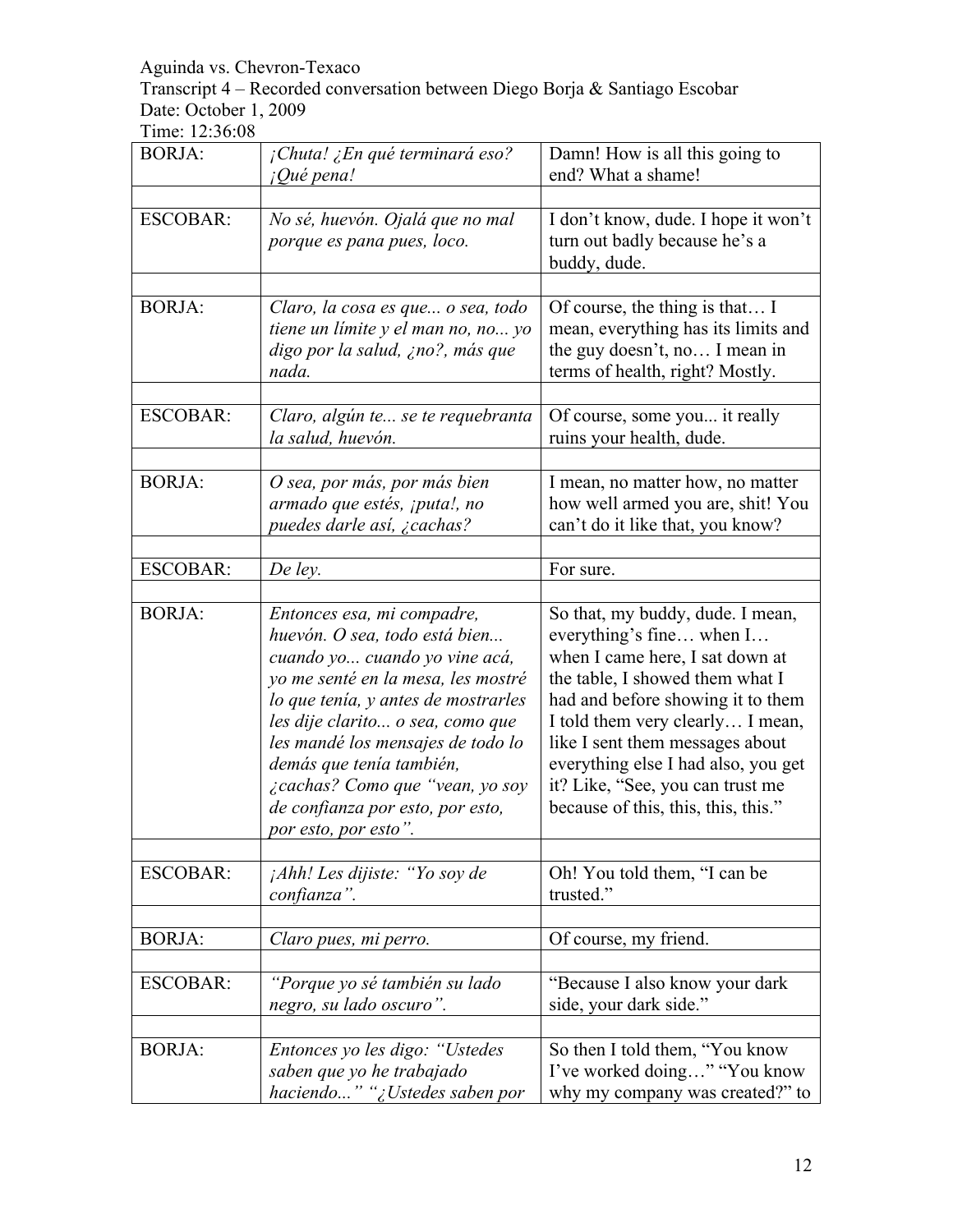Transcript 4 – Recorded conversation between Diego Borja & Santiago Escobar Date: October 1, 2009

|                 | qué se creó mi empresa?", para<br>comenzar. O sea, ¿quién creó?,<br>quién la creó?, ¿quiénes fueron<br>$\log$ que? O sea, es que de tanta<br>cosa, loco, [Unintelligible].<br>Entonces, ahí es cuando se quedan<br>así [riendo], "y entonces vengo a<br>ayudarles, ustedes saben, porque<br>yo soy su yo soy su amigo".                                                                                                                                                                                                                                    | begin with. I mean, who created?<br>Who created it? Who were the<br>ones that? In other words, from<br>so many things, dude,<br>[Unintelligible]. So then, that's<br>when they were like [laughing],<br>"and so I came here to help you,<br>you know, because I'm your<br>I'm your friend."                                                                                                                                                                                                                                                                                 |
|-----------------|------------------------------------------------------------------------------------------------------------------------------------------------------------------------------------------------------------------------------------------------------------------------------------------------------------------------------------------------------------------------------------------------------------------------------------------------------------------------------------------------------------------------------------------------------------|-----------------------------------------------------------------------------------------------------------------------------------------------------------------------------------------------------------------------------------------------------------------------------------------------------------------------------------------------------------------------------------------------------------------------------------------------------------------------------------------------------------------------------------------------------------------------------|
| <b>ESCOBAR:</b> | O sea, vos les dijiste: "No quiero<br>que estas cosas se enteren otras<br>personas sino quiero que me<br>hagan su socio", huevón, su pana.                                                                                                                                                                                                                                                                                                                                                                                                                 | So, you told them, "I don't want<br>other people to find out about<br>these things, instead I want you to<br>make me your partner," dude, your<br>buddy.                                                                                                                                                                                                                                                                                                                                                                                                                    |
| <b>BORJA:</b>   | O sea, les dije: "Imaginense si es<br>que esto pasara. O sea, tienen que<br>pensar en que no pueden no<br>pueden descubrir esto".                                                                                                                                                                                                                                                                                                                                                                                                                          | In other words, I told them,<br>"Imagine if this happened. I mean,<br>you have to think about that they<br>can't they can't discover this."                                                                                                                                                                                                                                                                                                                                                                                                                                 |
| <b>ESCOBAR:</b> | Si es que si es que sale a la                                                                                                                                                                                                                                                                                                                                                                                                                                                                                                                              | If it if it were to come out to<br>the                                                                                                                                                                                                                                                                                                                                                                                                                                                                                                                                      |
| <b>BORJA:</b>   | Te voy a dar una te voy a dar<br>una flecha, verás. Imagínate que<br>dentro de la corte en Lago Agrio<br>$[11:19]$ , está mi firma en todos los<br>documentos de las pruebas y no<br>se y ni siquiera se han dado<br>cuenta. Ellos dicen que yo recién<br>he trabajado como como para<br>las últimas [Unintelligible]<br>inspecciones, mientras mi firma<br>está en todos los documentos<br>desde el 2004, ¿cachas? Si<br>estuviera el juez leído, hubiera<br>visto todas mis firmas ahí. Nunca<br>se dio cuenta. Solo, o sea, cosas<br>así y cosas malas. | I'm going to give you a I'm<br>going to give you an arrow, you'll<br>see. Imagine that within the court<br>in Lago Agrio [11:19], my<br>signature is on all the evidentiary<br>documents and they don't they<br>haven't even realized it. They say<br>that I've just recently worked as<br>like for the last [Unintelligible]<br>inspections. Meanwhile my<br>signature is on all the documents<br>since 2004, you get it? If the judge<br>had read, he would have seen all<br>my signatures there. He never<br>realized. Just, I mean, things like<br>that and bad things. |
| <b>ESCOBAR:</b> | O sea, desde detalles mínimos<br>hasta detalles gigantes                                                                                                                                                                                                                                                                                                                                                                                                                                                                                                   | In other words, from small details<br>to huge details                                                                                                                                                                                                                                                                                                                                                                                                                                                                                                                       |
| <b>BORJA:</b>   | Hasta gigantes.                                                                                                                                                                                                                                                                                                                                                                                                                                                                                                                                            | To huge ones.                                                                                                                                                                                                                                                                                                                                                                                                                                                                                                                                                               |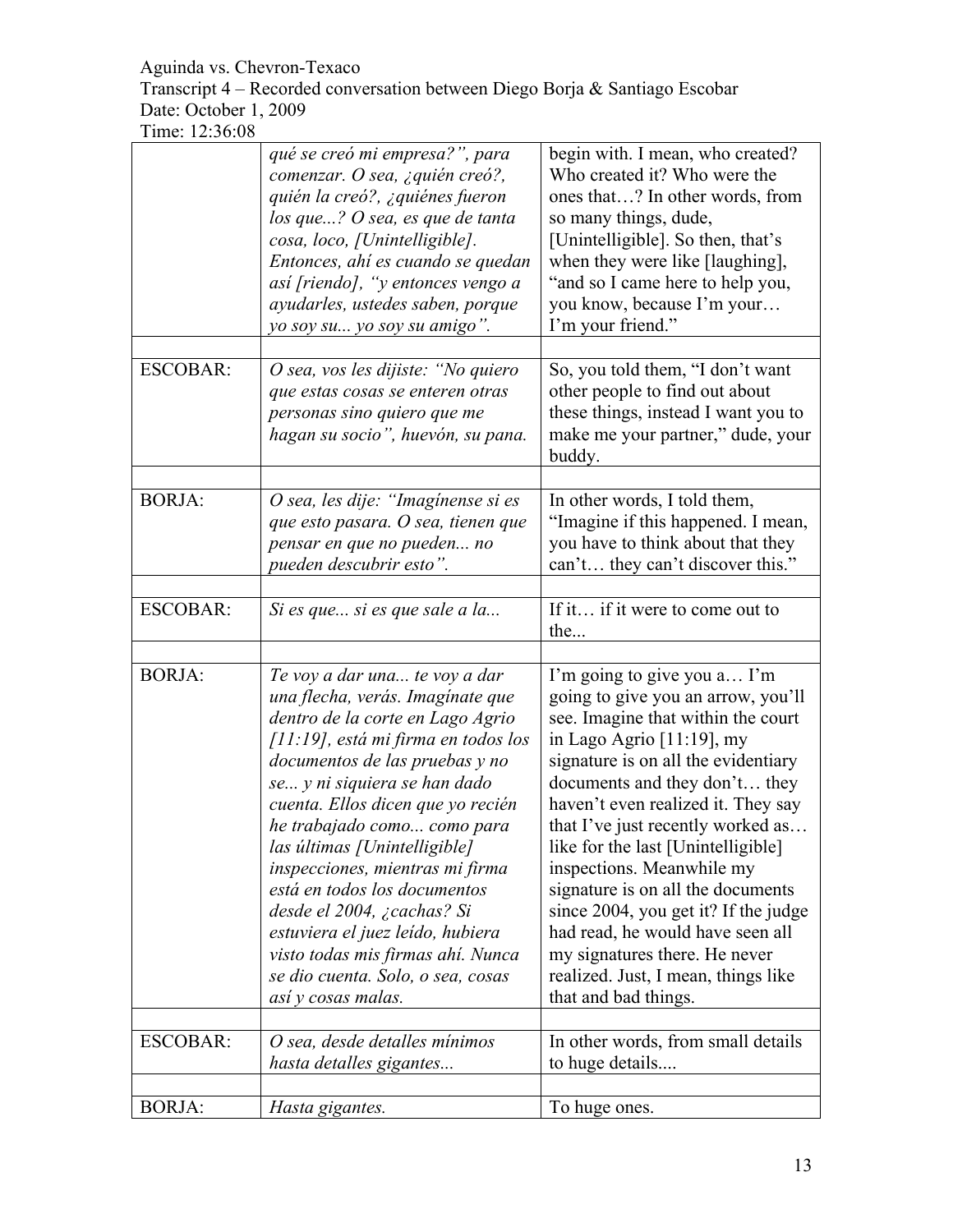# Transcript 4 – Recorded conversation between Diego Borja & Santiago Escobar Date: October 1, 2009

| <b>ESCOBAR:</b> | Vos [Simultaneous to other<br>speech] todo conocimiento. ¡Qué<br>dañado que eres, viejo!                                                                                                                                                                                                                                                                                                      | You [Simultaneous to other<br>speech] all the knowledge. You<br>are so bad, man!                                                                                                                                                                                                                                                                                                                                             |
|-----------------|-----------------------------------------------------------------------------------------------------------------------------------------------------------------------------------------------------------------------------------------------------------------------------------------------------------------------------------------------------------------------------------------------|------------------------------------------------------------------------------------------------------------------------------------------------------------------------------------------------------------------------------------------------------------------------------------------------------------------------------------------------------------------------------------------------------------------------------|
| <b>BORJA:</b>   | Y tengo todo escaneado. Todo,<br>cada firma mía está escaneada<br>desde el día en que comencé a<br>trabajar, ¿cachas? Todo, todo.<br>Tengo una cosa así de, ¿cuánto<br>será?, unos tres, cuatro, cinco<br>guigas [Simultaneous to other<br>$speed$                                                                                                                                            | And I have everything scanned.<br>Everything, every one of my<br>signatures is scanned since the day<br>I started working, you get it?<br>Everything, everything. I have<br>something like this for, how many<br>would that be? Maybe three, four,<br>five gigas [Simultaneous to other<br>$\text{speed}.$                                                                                                                   |
| <b>ESCOBAR:</b> | $i$ Pero ojo!, que el escaneado no<br>tiene prueba legal ante nadie,<br><i>iojo!</i>                                                                                                                                                                                                                                                                                                          | But watch out! Scanned stuff isn't<br>admissible as legal evidence<br>anywhere, be aware!                                                                                                                                                                                                                                                                                                                                    |
| <b>BORJA:</b>   | Pero verás que es que no es que<br>solo yo tengo escaneado; están en<br>la corte, por ejemplo, otros, y<br>tengo fotos, tengo correos, tengo<br>testimonios. O sea, tengo cartas<br>que aseveran quién era O sea,<br>tengo todo un tengo todo un<br>paquete de cosas que pueden decir<br>quién en verdad era yo allá,<br>$\zeta$ cachas?                                                      | But you see that it's not that I<br>just have the scanned versions;<br>they are in the court, for example,<br>others, and I have photos, I have<br>correspondence, I have<br>declarations. In other words, I<br>have letters that prove who I<br>was I mean, I have a whole I<br>have a whole packet of things that<br>can say who I really was there,<br>you get it?                                                        |
| <b>ESCOBAR:</b> | Mira, te voy a dar un consejo.<br>Siéntate tranquilamente, fúmate un<br>tabaquillo y haz una valoración de<br>qué realmente, de todo eso no<br>digo que no sé cuánto de todo<br>de todo de esas pruebas que<br>tienes podrían servir, sino haz una<br>valoración así súper objetiva: Esto<br>sí vale, esto tal vez podrían<br>impugnar, esto de ley no pueden<br><i>impugnar, ¿sí cachas?</i> | Look, I'm going to give you some<br>advice. Sit down calmly, smoke a<br>cigarette and make a list of what<br>really, of all that I'm not saying<br>that I don't know how much of<br>all that of all of that evidence<br>you have can be useful, but make a<br>list that's super objective: This is<br>worth it, this one they could<br>perhaps challenge, this one they<br>definitely could not challenge, do<br>you get me? |
| <b>BORJA:</b>   | Cuando me vine para acá hice eso,                                                                                                                                                                                                                                                                                                                                                             | When I came here I did that, and I                                                                                                                                                                                                                                                                                                                                                                                           |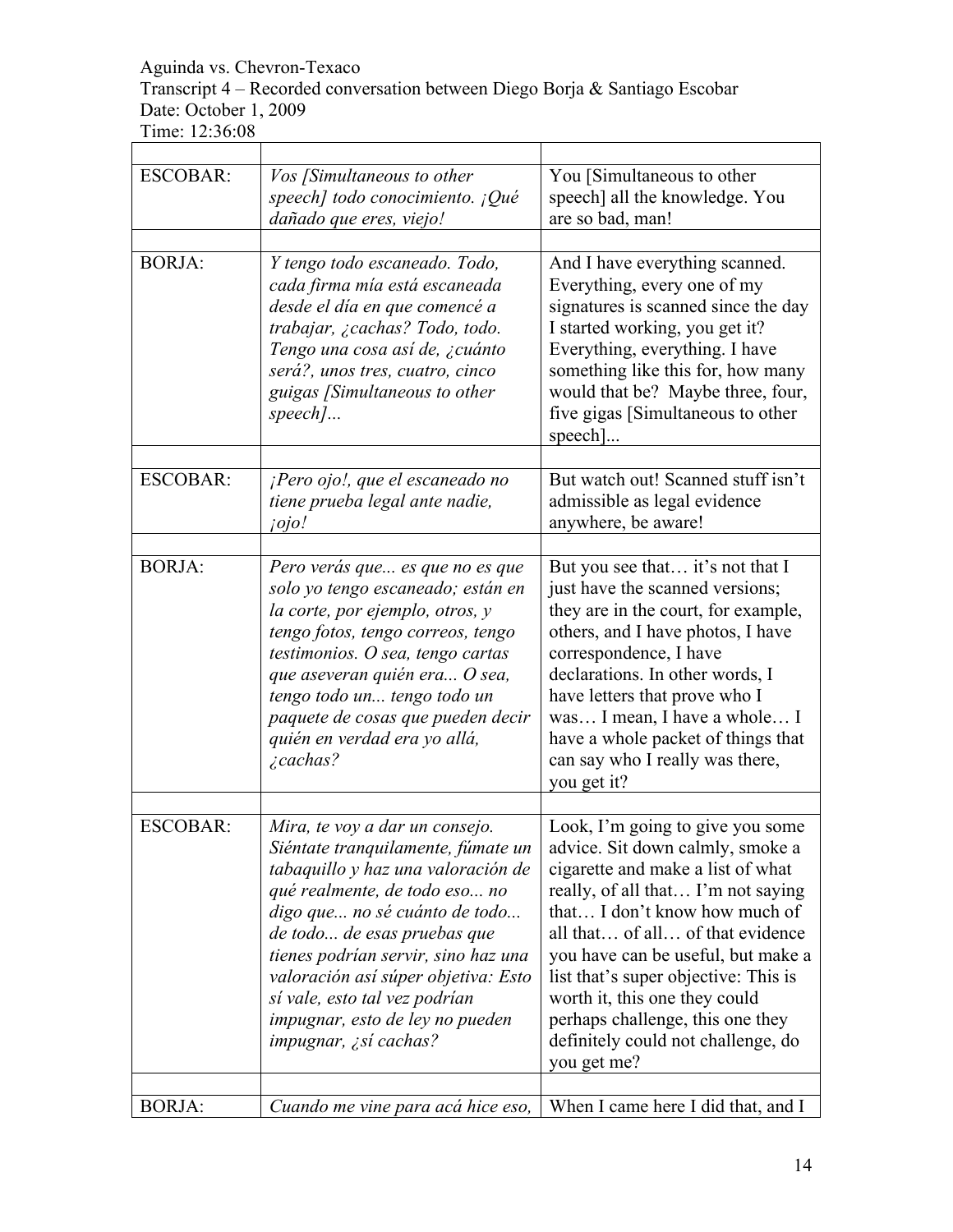Transcript 4 – Recorded conversation between Diego Borja & Santiago Escobar Date: October 1, 2009

|                 | y puse lo más loco lo que te<br>conté no; por ejemplo, no lo es<br>algo que lo tienen allá en la corte,<br>o sea, [Simultaneous to other<br>$speed$                                                                                     | put the craziest the stuff I told<br>you about; for example, not the<br>it's something they have there in<br>the court, I mean, [Simultaneous to<br>other speech]                                                                                 |
|-----------------|-----------------------------------------------------------------------------------------------------------------------------------------------------------------------------------------------------------------------------------------|---------------------------------------------------------------------------------------------------------------------------------------------------------------------------------------------------------------------------------------------------|
| <b>ESCOBAR:</b> | Eso no es secreto.                                                                                                                                                                                                                      | That is not secret.                                                                                                                                                                                                                               |
| <b>BORJA:</b>   | Claro, pero lo que yo me traje,<br>hice eso allá en Ecuador antes de<br>venirme, huevón. Entonces, ¿por<br>qué lado les conviene no no irse<br>de buena gente conmigo?                                                                  | Of course, but what I brought with<br>me, I did that there in Ecuador<br>before coming here, dude. So,<br>what's more convenient for them,<br>not not to be good to me?                                                                           |
| <b>ESCOBAR:</b> | Por varios.                                                                                                                                                                                                                             | For several reasons.                                                                                                                                                                                                                              |
| <b>BORJA:</b>   | No hay por dónde no hay o<br>sea, no hay por dónde que no sean<br>buena gente conmigo, ¿cachas? Si<br>es que pasara de que no son, o<br>sea, siempre te puedo llamar y<br>decir: "Oye, [Unintelligible],<br>hablemos con el otro lado". | There's no way there's no I<br>mean, there's no way for them to<br>turn except to be good to me, you<br>get it? If per chance they aren't, I<br>mean, I can always call you and<br>say, "Hey, [Unintelligible], let's<br>talk to the other side." |
| <b>ESCOBAR:</b> | O sea, eso se demoraría un par de<br>días, loco.                                                                                                                                                                                        | So, that would take a few days,<br>dude.                                                                                                                                                                                                          |
| <b>BORJA:</b>   |                                                                                                                                                                                                                                         | So?                                                                                                                                                                                                                                               |
|                 | $i$ Pero y?                                                                                                                                                                                                                             |                                                                                                                                                                                                                                                   |
| <b>ESCOBAR:</b> | Claro, o sea es rapidísimo. Eso se<br>cuadraría de una. O sea, que la<br>posibilidad de pasarse al otro lado<br>está latente, Dieguín.                                                                                                  | Of course, I mean it's really quick.<br>You could do it easily. I mean, the<br>likelihood of going to the other<br>side is always there, Diego.                                                                                                   |
| <b>BORJA:</b>   | Siempre.                                                                                                                                                                                                                                | Always.                                                                                                                                                                                                                                           |
| <b>ESCOBAR:</b> | [Riendo].                                                                                                                                                                                                                               | [Laughing].                                                                                                                                                                                                                                       |
| <b>BORJA:</b>   | De ley, loco. O sea, de ley.                                                                                                                                                                                                            | That's for sure, dude. I mean,<br>that's for sure.                                                                                                                                                                                                |
| <b>ESCOBAR:</b> | Ya, ya cacho. Entonces ya sé más<br>o menos para decirles: "Vean, mi<br>pana hizo un negocio así, costo de                                                                                                                              | Yeah, now I get it. So now I know<br>more or less to tell them, "Look,<br>my buddy did this business, daily                                                                                                                                       |